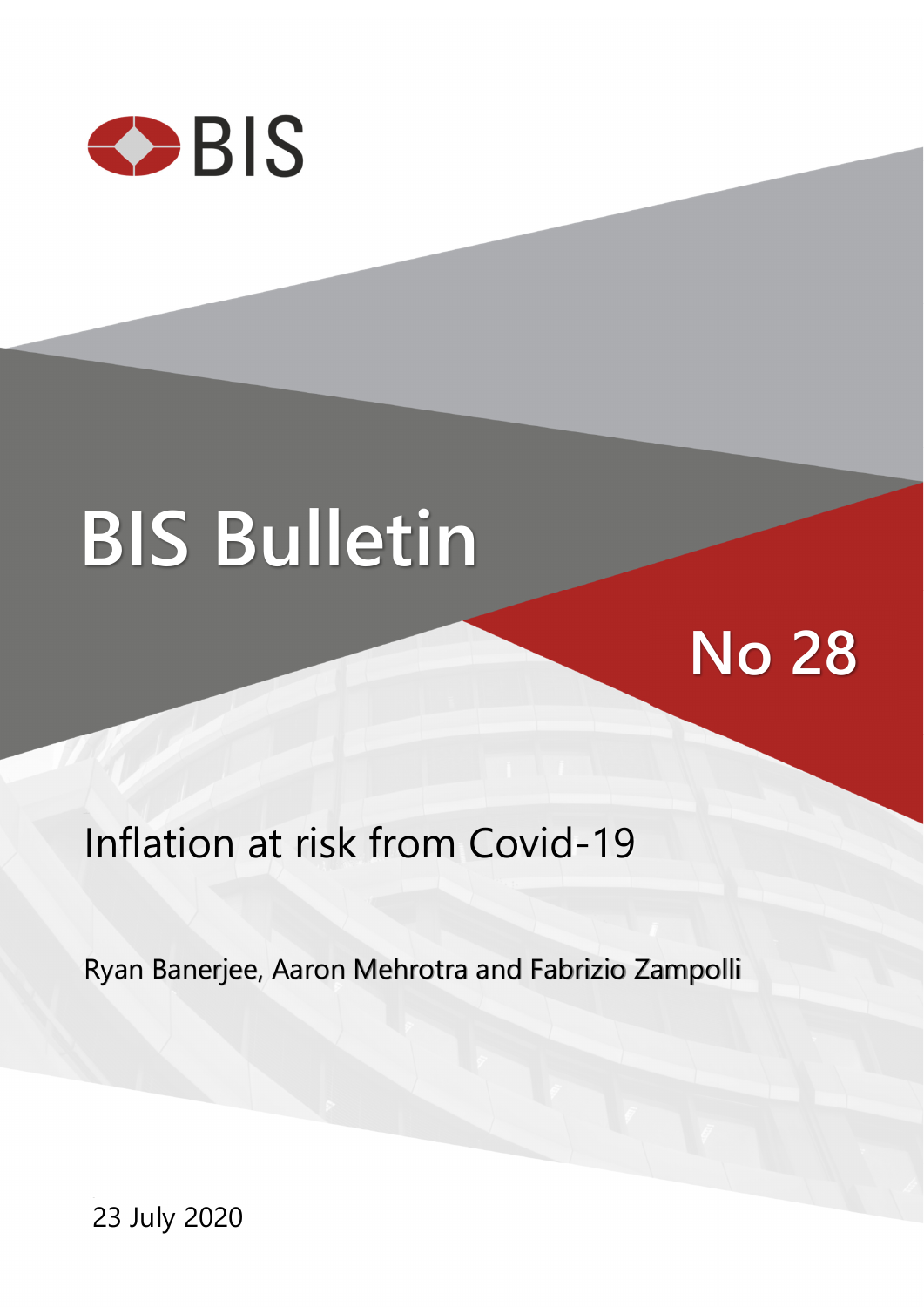BIS Bulletins are written by staff members of the Bank for International Settlements, and from time to time by other economists, and are published by the Bank. The papers are on subjects of topical interest and are technical in character. The views expressed in them are those of their authors and not necessarily the views of the BIS. The authors are grateful to Teuta Turani for excellent analysis and research assistance, and to Louisa Wagner for administrative support.

The editor of the BIS Bulletin series is Hyun Song Shin.

This publication is available on the BIS website [\(www.bis.org\)](http://www.bis.org/).

*© Bank for International Settlements 2020. All rights reserved. Brief excerpts may be reproduced or translated provided the source is stated.* 

ISSN: 2708-0420 (online) ISBN: 978-92-9197-414-5 (online)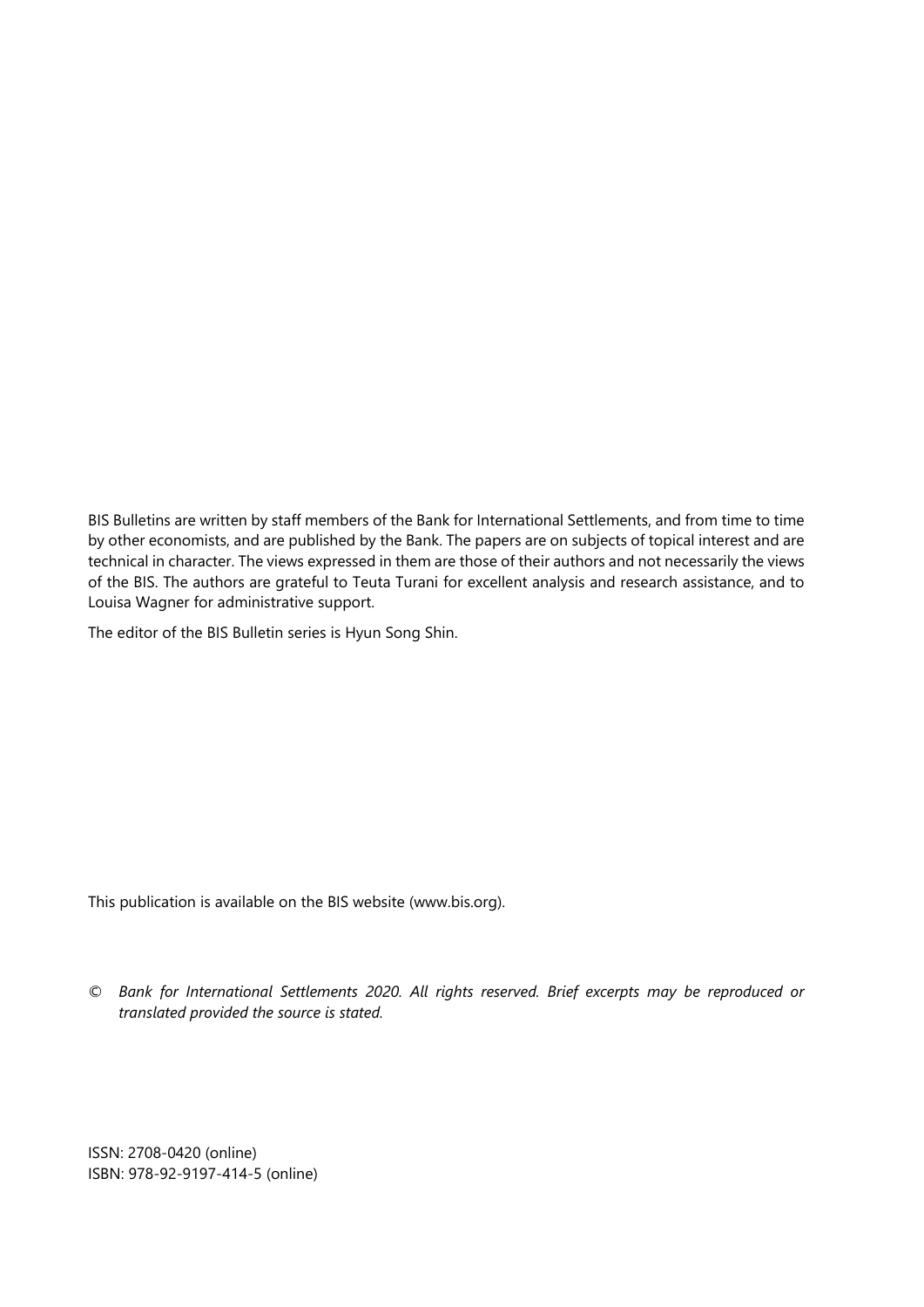Ryan Banerjee

*ryan.banerjee@bis.org*

Aaron Mehrotra

*aaron.mehrotra@bis.org*

Fabrizio Zampolli *fabrizio.zampolli@bis.org*

# Inflation at risk from Covid-19

*Key takeaways* 

- *The pandemic has increased downside tail risks in advanced economies (AEs), while it has increased both downside and upside tail risks in emerging market economies (EMEs).*
- *The collapse in output and oil prices, on balance, increases downside inflation risks.*
- *Recent exchange rate depreciations increase upside risks to inflation in EMEs.*
- *Tighter financial conditions raise both downside and upside risks. In AEs, the increase in downside risks is more prominent.*

A number of important drivers of inflation have shifted dramatically as a result of the Covid-19 outbreak. Economic activity has collapsed and oil prices have fallen sharply. At the same time, financial conditions have tightened and exchange rates in many EMEs have depreciated. Official and private sector economists have adjusted their forecasts accordingly; the IMF April *World Economic Outlook*, for example, sees headline inflation falling by 0.9 and 0.4 percentage points below the 2019 level in AEs and emerging market and developing economies, respectively.

While most forecasters focus on the expected level of inflation, monitoring inflation risks and understanding what factors drive them is particularly relevant in calibrating the appropriate policy response. In the current environment, many central banks are relying on scenarios instead of point forecasts to understand economic and financial risks. A complementary approach to scenario analysis is the inflation-at-risk framework developed in Banerjee et al (2020). In this Bulletin, we examine inflation risks and their drivers within this new framework.

Our analysis shows that inflation risks – downside, upside, or both – have increased almost everywhere. Graph 1 illustrates this with four-quarter-ahead conditional distributions – the full ranges of possible outcomes – for headline inflation. For AEs deflationary risks are dominant (top panels), whereas in EMEs the probabilities of both low and high inflation outcomes have increased (bottom panels).

In the remainder of this Bulletin, we briefly describe the modelling of inflation at risk and examine how different economic and financial factors associated with the crisis have contributed to the observed shifts in the distribution of future inflation.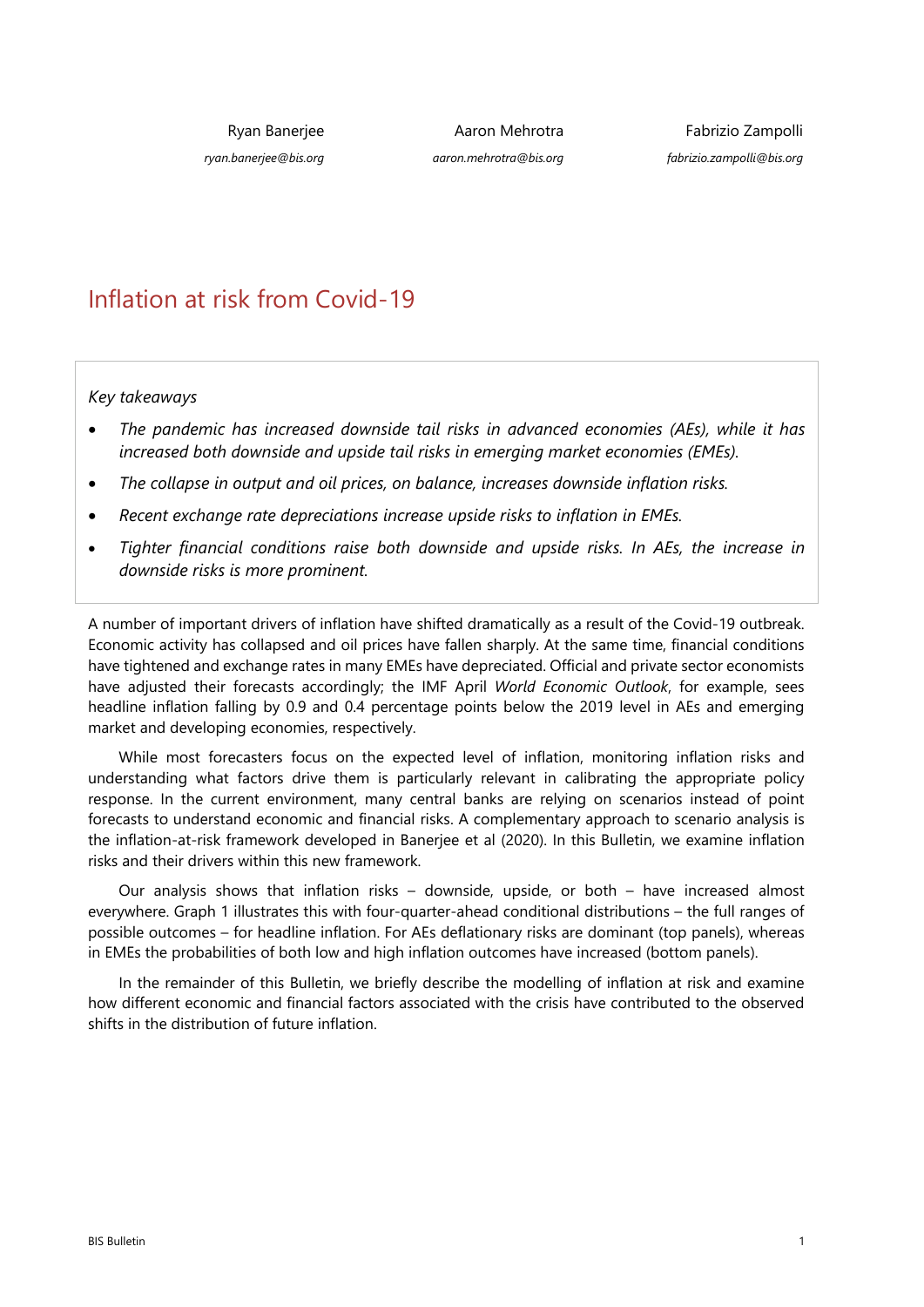

### Underlying model

The starting point of our analysis is a Phillips curve – a workhorse model that links inflation to its main drivers. In our open-economy Phillips curve, four-quarter-ahead inflation is driven by current output growth and current inflation as well as changes in the exchange rate and oil prices. We augment the model with equity return volatility to investigate the effect of financial conditions and the broader effect of uncertainty (Lopez-Salido and Loria (2019), Gilchrist et al (2017)).<sup>1</sup>

To investigate inflation-at-risk, the Phillips curve is estimated as a quantile regression. While a conventional regression would tell us how inflation moves on average as the inflation drivers fluctuate, a quantile regression highlights when tail risks for inflation – ie the chance of very high or low realisations of inflation – evolve differently from average outcomes. For example, a tightening of financial conditions could at times act as a cost shock that raises inflation. During other times, tighter financial conditions could instead significantly lower demand, reducing inflation. However, on average it could appear as if financial conditions have no impact on inflation, as these two effects cancel each other out. Our empirical strategy is similar to that applied by Adrian et al (2019) to examine GDP at risk, where the authors highlight how tighter financial conditions drive the extremely low growth outcomes, but on average have only a weaker effect.

While there are questions as to how well a Phillips curve framework can deal with large and highly unusual shocks such as Covid-19, researchers have also pointed out the resilience of the Phillips curve for policy use (eg Eser et al (2020)). Moreover, our data set includes a number of episodes such as the Great Financial Crisis of 2007–09 and EME crises that also saw major volatility (Table 1; see also Banerjee et al (2020)). And, while much of the focus has been on the measurement and the strength of the output gap

<span id="page-3-0"></span><sup>1</sup> The model also includes two dummy variables related to monetary policy frameworks and policy constraints. These capture, first, whether the central bank in the economy is explicitly targeting inflation and, second, whether policy rates are at the zero lower bound (ZLB).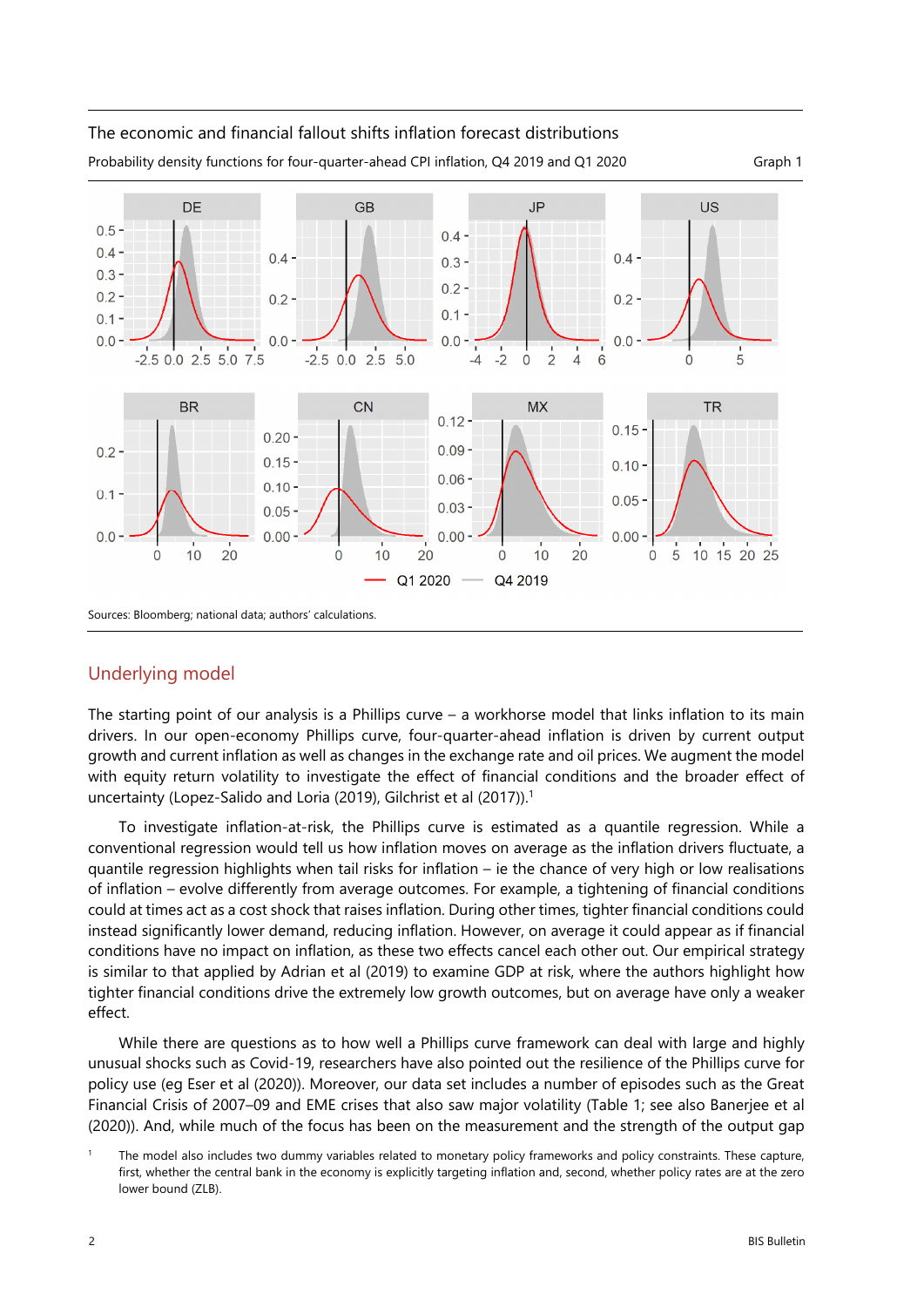in Phillips curves, we also include other inflation drivers such as exchange rates and oil prices, which are particularly relevant for small open economies.

Our data set covers 43 economies – 12 AEs and 31 EMEs – from 1990 onwards. We pool the data in a panel quantile regression that produces a common estimate of the effect of each explanatory variable. We estimate the panels separately for AEs and EMEs. Yet, while the estimated effects of the different factors on inflation are the same within each of these two groups, inflation risks still vary between individual countries, as the values of the explanatory variables differ. The discussion focuses on how four-quarterahead inflation risks – the location and shape of the inflation distributions – have changed in eight major economies due to changes in the main explanatory variables in Q1 2020 (shown in Table 1).<sup>2</sup> This is a pure forecasting exercise that works on the basis of past relationships in the data.[3](#page-4-0) 

In the next two sections, we consider how the recent shifts in the economic and financial conditions – with the different factors considered separately – have affected near-term inflation risks in the eight economies. Afterwards, we do a decomposition of their relative importance and quantify how much each of the factors contributes to shifts in the lower and upper tails of the distribution.

#### Inflation risks associated with falling output and oil prices

There are three major challenges in analysing the impact of output contractions on inflation risks at the current juncture. One is to simply assess the Covid-19-driven output decline in the first quarter. We use official GDP releases, but acknowledge that measurement is challenging due to lockdowns. Second, beyond potential non-linearities associated with the atypical shock, as discussed above, output in some economies is likely to have fallen off a cliff in the second quarter and is then expected to recover during the latter part of 2020, with contrasting implications for inflation risks. The third issue is uncertainty about the extent to which output contractions free up resources in the economy and, in other words, are generally associated with greater economic slack that reduces inflation pressures (see below).



As economic activity and oil prices decline, future inflation distributions edge to the left<sup>1</sup>

Sources: Bloomberg; Consensus Economics; national data; authors' calculations.

The output collapse has, on balance, increased downside inflation risks. Such effect is consistent with firms keeping their prices rigid in "normal times" but applying steep discounts when firm demand is

- <span id="page-4-1"></span>2 These countries are selected on the basis of their economic size and to illustrate heterogeneity in the effects of the risk factors. Inflation risks for additional countries are available in an online annex.
- <span id="page-4-0"></span>3 Regime changes in monetary policy could be quite important, especially in EMEs. Banerjee et al (2020) show that while there are some differences, the results are qualitatively similar when shorter samples from 2000 onwards are used.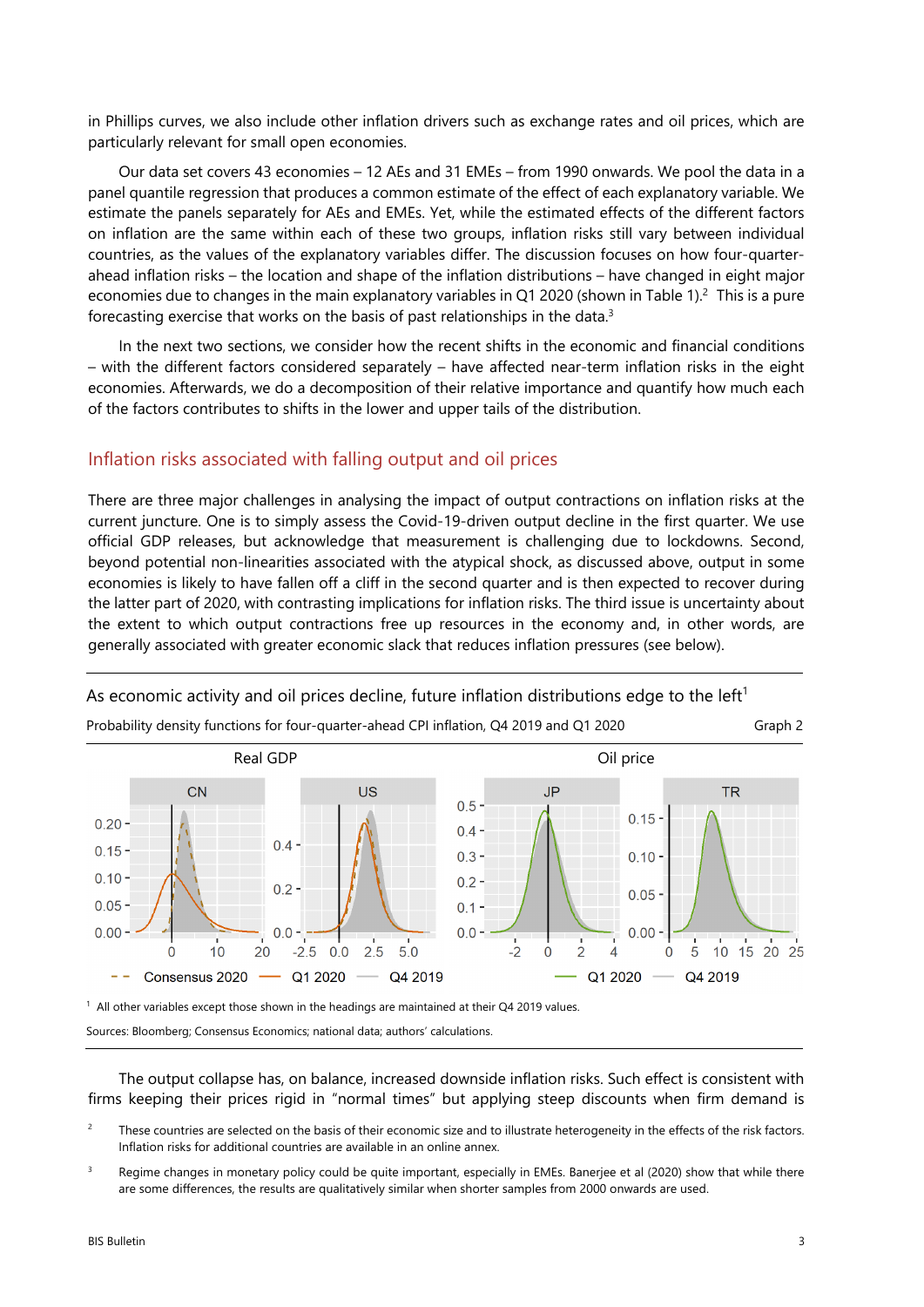sufficiently low (see eg Nakamura and Steinsson (2011)). To illustrate this, the first and second panels of Graph 2 display the estimated shift in the inflation risk distribution resulting from the drop in GDP growth alone, for China and the United States. In both economies, using data for output for the first quarter, deflation risks rise (orange solid lines). Using instead the Consensus 2020 full-year forecasts for GDP growth, which smooth out potential mid-year volatility, we find that the results are broadly similar in the United States (dashed line). However, for China the estimate based on Consensus GDP indicates little downside inflation risk.[4](#page-5-1) 

Our analysis, which uses GDP as the measure of activity, does not distinguish between demand and supply factors. Yet, in our data for EMEs, GDP and inflation have historically moved in opposite directions in the upper tail, ie 95th percentile, of the distribution. That is, as growth slows, upside inflation risks rise. This could reflect changes in external financing conditions, changes in the terms of trade, or supply factors. Upside inflation risks appear to increase somewhat in China as activity drops in the first quarter (Graph 2, first panel). $5$ 

The oil price drop results in leftward shifts in the inflation distribution – the average inflation forecast declines marginally. For illustrative purposes, we show the impacts in Japan and Turkey (Graph 2, third and fourth panels). But while the distributions edge to the left, largely with limited economic significance, the oil price decline appears to reduce upside inflation risks by more than it increases downside risks in both economies (see also Graph 4 further below).

#### Implications of financial conditions and exchange rate swings

While tighter financial conditions have only a very small economic effect on average future inflation, they have greater effects on the tails. The first two panels of Graph 3 consider the effects of higher equity return volatility on inflation risks in Germany and Mexico, where both the upper and lower tails have widened. This may reflect various mechanisms. As to the upside effect, firms may try to pass on the costs associated



 $1$  All other variables except for those shown in the headings are maintained at their Q4 2019 values.

Sources: Bloomberg; national data; authors' calculations

<span id="page-5-1"></span>4 In the rest of the Bulletin, we use the measure based on first quarter GDP figures due to small differences between the two estimates for GDP growth in the first quarter (Table 1). An exception is China, where the modal inflation forecast with Consensus GDP growth is around 400 basis points higher.

<span id="page-5-0"></span>5 Using the Consensus forecast for the average unemployment rate in 2020 instead of GDP growth in the Phillips curve for AEs results in a decline in the median forecast by 0.3 percentage points between Q4 2019 and Q1 2020 in the UK and by 0.6 percentage points in the US. There is little change in Germany and Japan, where unemployment rates are forecast to rise less.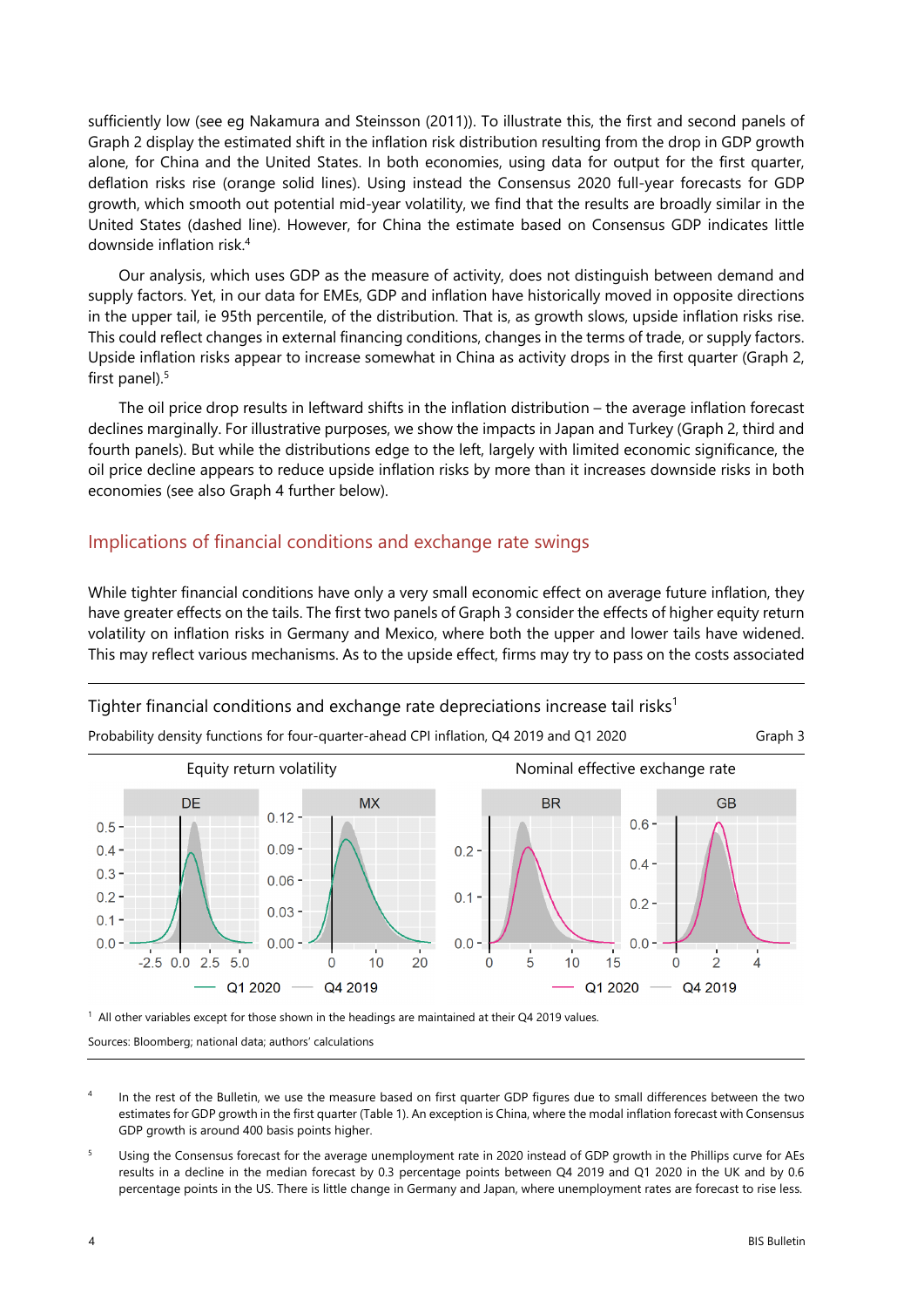with tighter financial conditions to consumers. Moreover, faced with tighter conditions, credit-constrained firms may attempt to protect their cash flows by raising their price markups (Gilchrist et al (2017)). As to the downside, greater volatility and tighter financial conditions could be associated with lower investment and consumption and hence lower future growth, which may dampen inflation (eg Bloom (2009)). Both mechanisms could be especially relevant during inflation tail events, such as those driven by recessions and where financial volatility is elevated, yet less so during normal times.

Not surprisingly, the effects of exchange rate swings are more pronounced in EMEs than in AEs (Graph 3, third and fourth panels). For a similarly sized movement in the exchange rate, the impact on median inflation is estimated to be around six times larger in EMEs than in AEs, consistent with higher exchange rate pass-through to inflation in EMEs (BIS (2019)). The depreciation of the Brazilian real in the first quarter has a relatively strong effect in raising upside inflation risks, as shown by a proportionately larger movement in the upper tail than in the lower tail. This appears to be consistent with firms adjusting prices more often in a higher inflation environment (see eg Alvarez et al (2019)) as well as the monetary uncertainty that has historically gone hand in hand with currency collapses (BIS (2019)).

#### Contributions of the different factors to shifts in the tails

How much do the different risk factors contribute to the movements of the tails? In AEs, at the left tail, ie at the 5th percentile of the four-quarter-ahead inflation distribution, the Covid shock is associated with lower inflation, by between ¼ (Japan) and 2½ percentage points (United States) (Graph 4, dots). The collapse in output and tighter financial conditions are major contributors (bars). By contrast, the right tail, ie the 95th percentile, barely moves, even as oil prices exert downward pressure. Higher equity volatility raises the right tails.<sup>6</sup> The contribution from a dummy variable that captures the decline of interest rates to zero is negative for both the United Kingdom and the United States, given the historical association between zero interest rates and downside inflation risks.<sup>[7](#page-6-0)</sup>



1 Change in one-year-ahead tail inflation risks between Q4 2019 and Q1 2020 computed at 5th (p5) and 95th (p95) percentiles. "ZLB" denotes the contribution from a dummy variable that captures the possibility that interest rates are at the zero lower bound.

Sources: Bloomberg; national data; authors' calculations

Relative to AEs, the tails of EME inflation are more affected by the exchange rate and financial conditions. As to financial conditions, their upward effect on inflation is more pronounced in EMEs, likely stemming from more pronounced financial constraints that make firms set higher prices in response to contractionary financial shocks.

- <span id="page-6-1"></span>6 At the time of writing, as financial conditions have loosened in the second quarter, tail risks have declined somewhat.
- <span id="page-6-0"></span>7 In Germany and Japan, interest rates were already at levels close to zero in Q4 2019, so that the dummy variable does not indicate changes in inflation risks.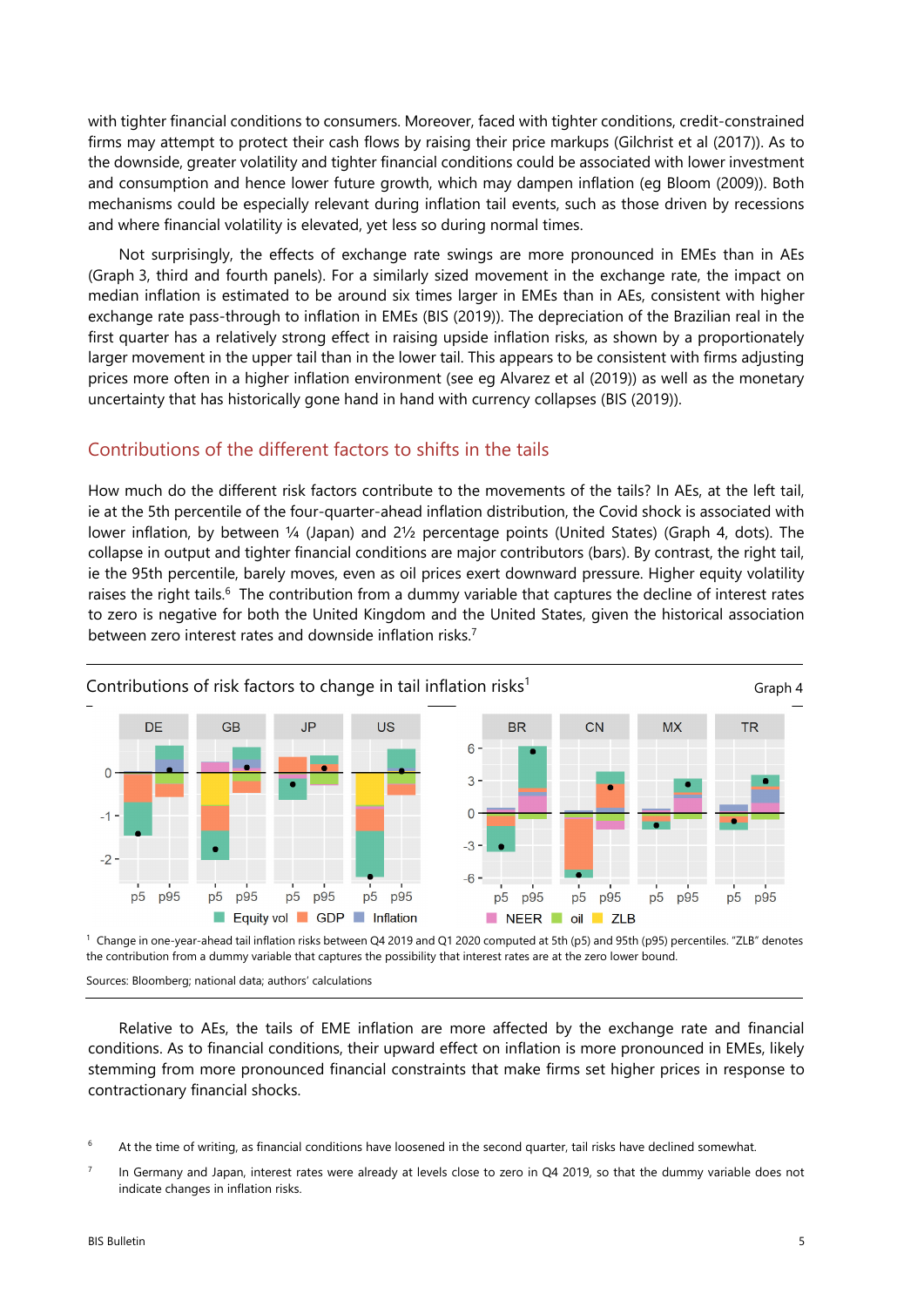#### Conclusion

Our analysis suggests that, for AEs, the output collapse due to the Covid crisis is associated mainly with greater downside risks to inflation in the near term. For some EMEs, the exchange rate depreciation appears to lead to a prominent increase in upside risks to inflation. Moreover, tighter financial conditions seemingly contribute to both downside and upside inflation risks.

Two final issues are worthy of note. First, the lockdowns may have changed consumption patterns in ways not well captured by headline price indices, making them less indicative of changes in the cost of living. Second, our framework does not consider fiscal variables which could be quite relevant for the inflation outlook in the current context (see eg Blanchard (2020)).

#### References

Adrian, T, N Boyarchenko and D Giannone (2019): "Vulnerable growth", *American Economic Review*, vol 109, no 4, pp 1263–89.

Alvarez, F, M Beraja, M Gonzalez-Rozada and P Andrés Neumeyer (2019): "From hyperinflation to stable prices: Argentina's evidence on menu cost models", *Quarterly Journal of Economics*, vol 134, no1, pp 451–505.

Banerjee, R, J Contreras, A Mehrotra and F Zampolli (2020): "Inflation at risk in advanced and emerging economies", mimeo.

Bank for International Settlements (2019): *BIS Annual Economic Report 2019*, June.

Blanchard, O (2020): "Is there inflation or deflation in the future?", *VoxEU*, 24 April 2020.

Bloom, N (2009): "The impact of uncertainty shocks", *Econometrica*, vol 77, pp 623–85.

Eser, F, P Karadi, P Lane, L Moretti and C Osbat (2020): "The Phillips curve at the ECB", ECB, *Working Paper Series*, no 2400.

Gilchrist, S, R Schoenle, J Sim and E Zakrajšek (2017): "Inflation dynamics during the financial crisis", *American Economic Review*, vol 107, no 3, pp 785–823.

Lopez-Salido, J and F Loria (2019): "Inflation at risk", *CEPR Discussion Papers*, no 14074.

Nakamura, E and J Steinsson (2011): "Price setting in forward-looking customer markets", *Journal of Monetary Economics,* 58, pp 220–33.

| Changes in economic and financial conditions in Q1 2020<br>Table 1       |                       |                  |          |            |           |                       |                  |              |            |
|--------------------------------------------------------------------------|-----------------------|------------------|----------|------------|-----------|-----------------------|------------------|--------------|------------|
|                                                                          | $\Delta$ GDP          | $\triangle$ NEER | ∆ oil    | Eq return  |           | $\triangle$ GDP       | $\triangle$ NEER | $\Delta$ oil | Eq return  |
|                                                                          |                       |                  | price    | volatility |           |                       |                  | price        | volatility |
| <b>BR</b>                                                                | $-1.6\%(-1.4\%)$      | $-6.6%$          | $-14.3%$ | 4.6        | JP        | $-0.6\%$ ( $-1.4\%$ ) | 0.2%             | $-21.9%$     | 1.9        |
| <b>CN</b>                                                                | $-9.8\%$ (0.3%)       | 1.8%             | $-23.0%$ | 1.9        | <b>MX</b> | $-1.2\%$ ( $-2.0\%$ ) | $-2.9%$          | $-18.3%$     | 2.0        |
| DE.                                                                      | $-2.2\%(-1.6\%)$      | $-0.1%$          | $-21.7%$ | 2.9        | TR        | $0.6\%(-1.1\%)$       | $-4.8%$          | $-16.8%$     | 2.3        |
| GB                                                                       | $-2.0\%$ ( $-2.0\%$ ) | $-0.2%$          | $-21.5%$ | 2.7        | US.       | $1.3\%$ (-1.4%)       | 0.7%             | $-22.1%$     | 3.5        |
| Percentiles of the above figures relative to the historical distribution |                       |                  |          |            |           |                       |                  |              |            |
| <b>BR</b>                                                                | 4(4)                  | 4                | 11       | 100        | JP        | 8(4)                  | 54               | 6            | 86         |
| <b>CN</b>                                                                | 0(27)                 | 82               | 5        | 86         | <b>MX</b> | 5(3)                  | 13               | 8            | 89         |
| DE                                                                       | 3(4)                  | 47               |          | 97         | TR        | 38(5)                 | 6                | 9            | 93         |
| GB                                                                       | 3(3)                  | 45               | 7        | 96         | US.       | 4(4)                  | 65               | 6            | 98         |

GDP is quarter-on-quarter change; the numbers in parentheses are Consensus estimates for 2020 GDP growth converted into quarterly growth rates. The exchange rate and oil price (West Texas Intermediate (WTI), in local currency) are quarterly averages. Using Brent instead of WTI results in approximately the same price decline. Equity return volatility is standard deviation of daily returns, using benchmark indices. Increase in nominal effective exchange rate (NEER) denotes an appreciation of local currency. The historical distribution for the 43 country panel runs from 1990 to 2019.